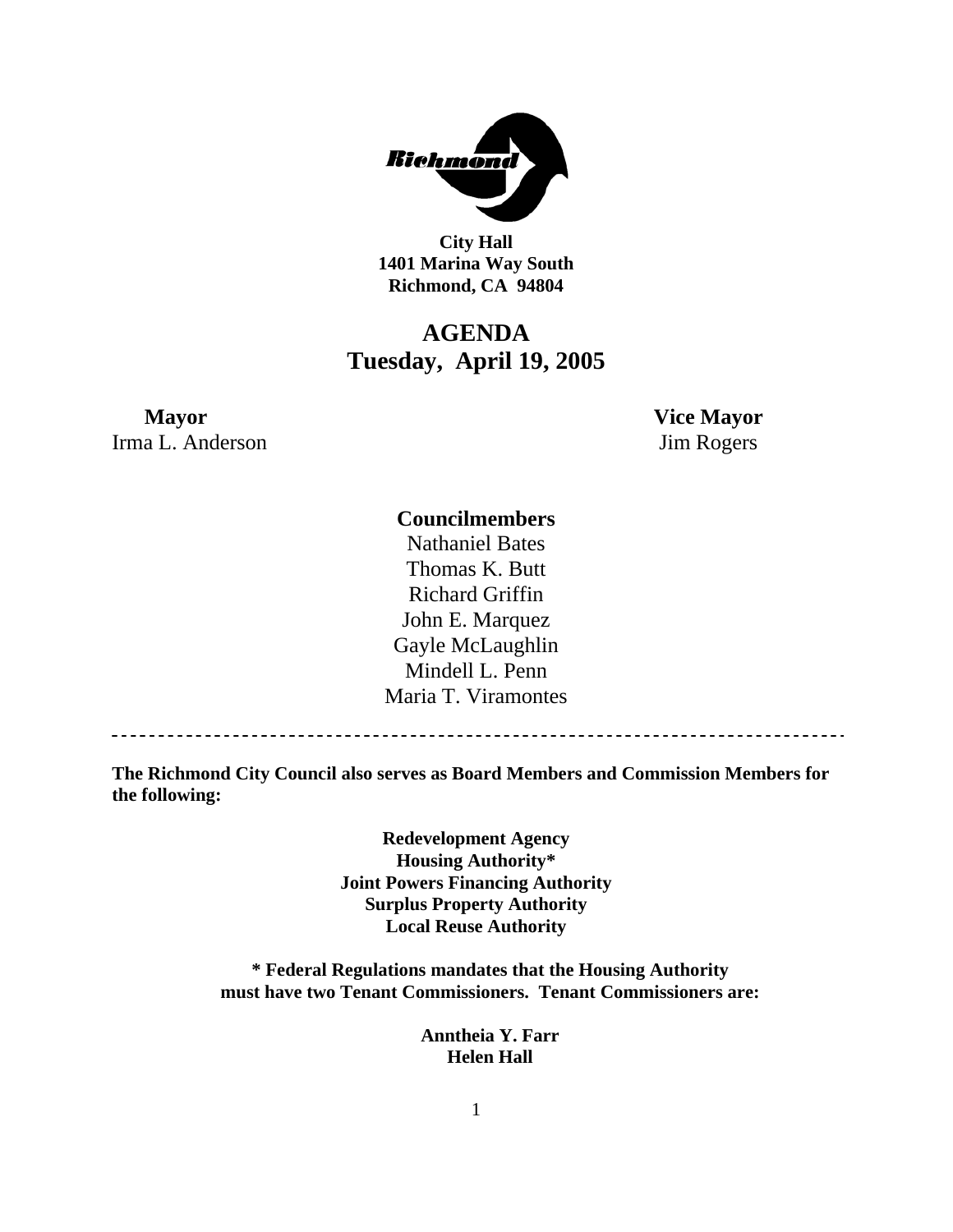# **PROCEDURES FOR PARTICIPATING IN CITY COUNCIL MEETING**

The City of Richmond encourages community participation at its City Council meetings and has established procedures that are intended to accommodate public input in a timely and time-sensitive way. As a courtesy to all members of the public who wish to participate in City Council meetings, please observe the following procedures:

**PUBLIC COMMENT ON AGENDA ITEMS:** Anyone who desires to address the City Council on items appearing on the agenda must complete and file a pink speaker's card with the City Clerk **prior** to the City Council's consideration of the item. Once the City Clerk has announced the item and discussion has commenced, no person shall be permitted to speak on the item other than those persons who have submitted their names to the City Clerk. Your name will be called when the item is announced for discussion. **Each speaker will be allowed THREE (3) MINUTES to address the City Council on items listed on the agenda.** 

**OPEN FORUM FOR PUBLIC COMMENT:** Individuals who would like to address the City Council on matters not listed on the agenda or on **Presentations, Proclamations and Commendations, Report from the City Attorney, or Reports of Officers** may do so under Open Forum. All speakers must complete and file a pink speaker's card with the City Clerk **prior** to the commencement of Open Forum. **The amount of time allotted to individual speakers shall be determined based on the number of persons requesting to speak during this item. The time allocation for each speaker will be as follows: 15 or fewer speakers, a maximum of 2 minutes; 16 to 24 speakers, a maximum of 1 and one-half minutes; and 25 or more speakers, a maximum of 1 minute.** 

#### **SPEAKERS ARE REQUESTED TO OCCUPY THE RESERVED SEATS IN THE FRONT ROW BEHIND THE SPEAKER'S PODIUM AS THEIR NAME IS ANNOUNCED BY THE CITY CLERK.**

**CONSENT CALENDAR:** Consent Calendar items are considered routine and will be enacted, approved or adopted by one motion unless a request for removal for discussion or explanation is received from the audience of the City Council. A member of the audience requesting to remove an item from the Consent Calendar must complete and file a speaker's card with the City Clerk **prior to the City Council's consideration of Item D, Agenda Review.** An item removed from the Consent Calendar may be placed anywhere on the agenda following the City Council's agenda review.

*The City Council's adopted Rules of Procedure recognize that debate on policy is healthy; debate on personalities is not. The Chairperson has the right and obligation to cut off discussion that is too personal, too loud, or too crude.*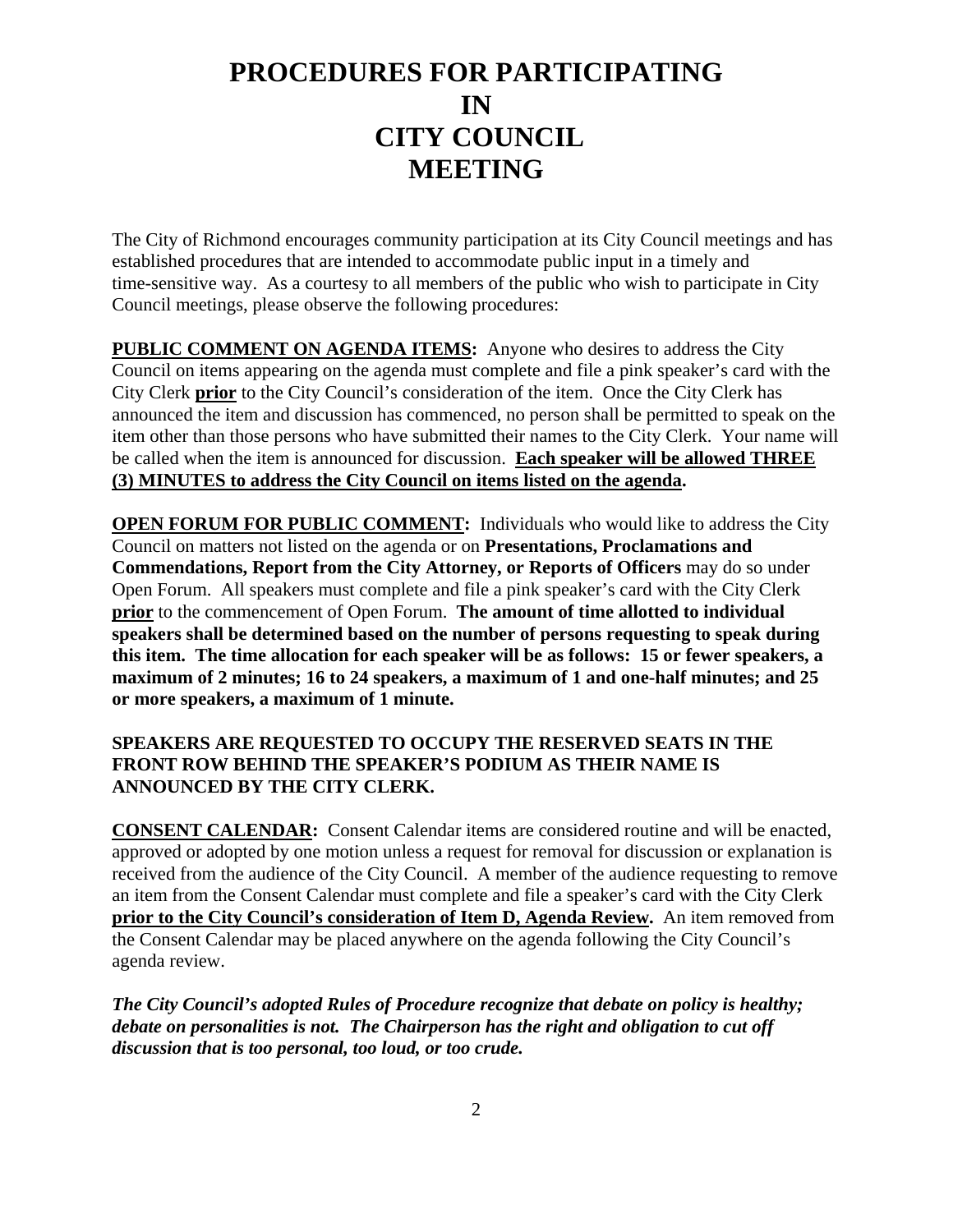# **MORNING OPEN SESSION 8:30 a.m.**

**A. ROLL CALL**

# **B. PUBLIC COMMENT**

# **C. ADJOURN TO CLOSED SESSION**

# **CLOSED SESSION**

**Shimada Room of City Hall South** 

# **CITY COUNCIL**

**CONFERENCE WITH LEGAL COUNSEL – EXISTING LITIGATION (Government Code Section 54956.9)** 

**Four Cases: Hanson Aggregates vs. City of Richmond Frank's Watch Repair vs. City of Richmond Robert White vs. City of Richmond Jeffrey Kruger vs. City of Richmond** 

## **CONFERENCE WITH REAL PROPERTY NEGOTIATOR (Government Code Section 54965.8)**

| <b>Property:</b>          | <b>City-Owned Surplus Properties</b>                    |
|---------------------------|---------------------------------------------------------|
| <b>Negotiating Party:</b> | <b>City of Richmond and various other entities</b>      |
| <b>Under Negotiation:</b> | <b>Six-rebidded surplus properties:</b>                 |
|                           | Parcels 534-102-104 $(682 - 2nd Street);$               |
|                           | 550-120-007 (South 2 <sup>nd</sup> Street);             |
|                           | 550-120-008 (South 2 <sup>nd</sup> Street); 550-120-009 |
|                           | (South $2^{nd}$ Street); 550-120-010 (South $2^{nd}$    |
|                           | Street); and $550-120-011$ (South $2nd$ Street)         |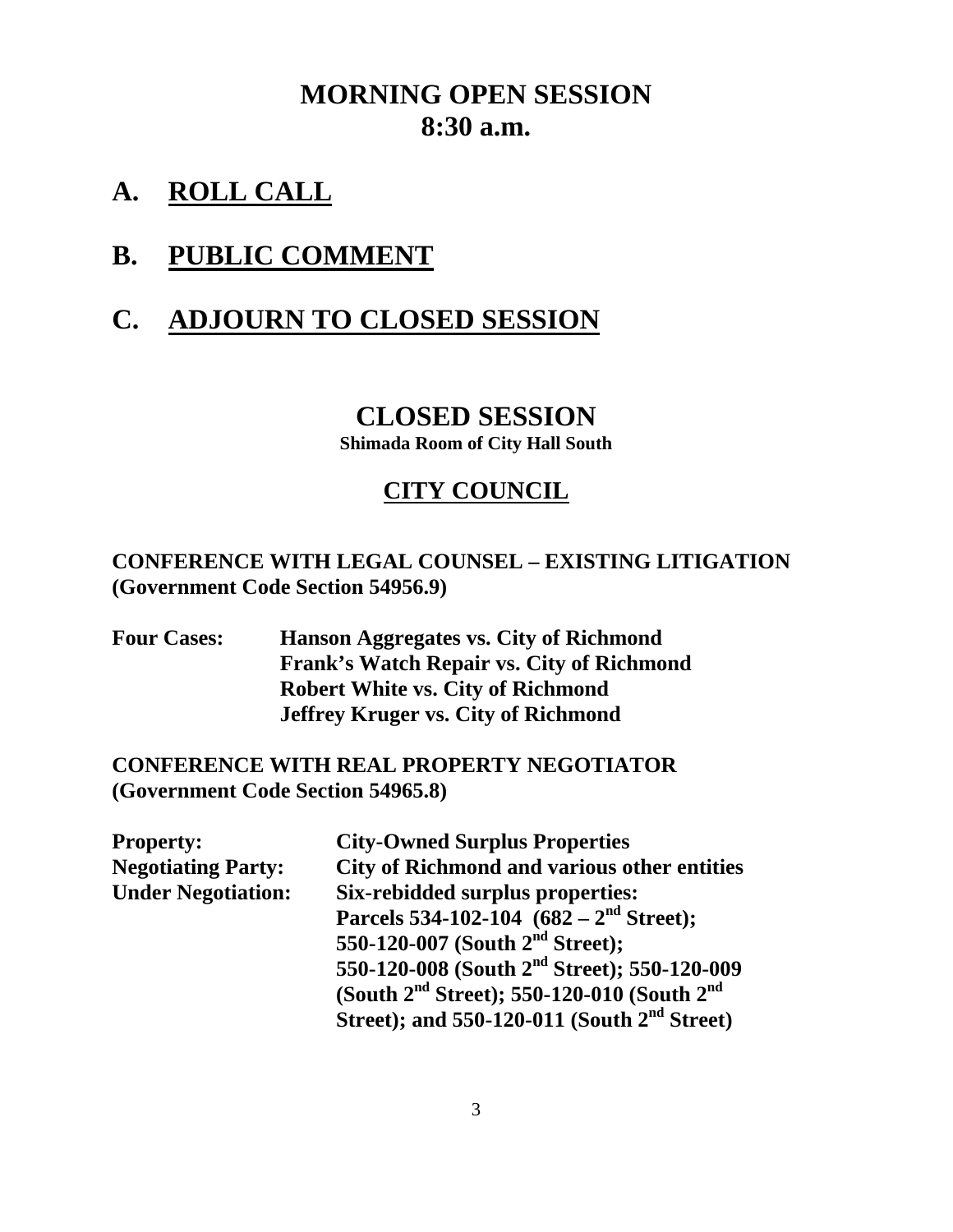| <b>Property:</b>            | $445 - 8$ <sup>th</sup> Street               |
|-----------------------------|----------------------------------------------|
| <b>Negotiating Parties:</b> | <b>City of Richmond and Greater Richmond</b> |
|                             | <b>Social Services Corporation (GRSSC)</b>   |
| <b>Under Negotiation:</b>   | <b>Terms of Lease Agreement</b>              |

**\*\*\*\*\*\*\*\*\*\*\*\*\*\*\*\*\*\*\*\*\*\*\*\*\*\*\*\*\*\*\*\*\*\*\*\*\*\*\*\*\*\*\*\*\*\*\*\*\*\*\*\*\*\*\*\*\***

## **EVENING OPEN SESSIONS COUNCIL CHAMBER**

# **STUDY SESSION Council Chamber 6:00 p.m.**

## **The purpose of the study session is for the City Council to give direction to City staff regarding the following:**

1. Presentation of the Six-Quarter Rolling Forecast (Community and Economic Development Group).

**Total Time: 50 minutes** 

**\*\*\*\*\*\*\*\*\*\*\*\*\*\*\*\*\*\*\*\*\*\*\*\*\*\*\*\*\*\*\*\*\*\*\*\*\*\*\*\*\*\*\*\*\*\*\*\*\*\*\*\*\*\*\*\*\*\*\*\*\*\*** 

## **AGENDA SPECIAL JOINT MEETING RICHMOND REDEVELOPMENT AGENCY/CITY COUNCIL April 19, 2005 6:50 p.m.**

#### **PLEDGE TO THE FLAG**

- **A. ROLL CALL**
- **B. STATEMENT OF CONFLICT OF INTEREST**

#### **C. APPROVAL OF MINUTES**

 **C-1.** Special Joint Meetings held on March 29, 2005, and April 5, 2005.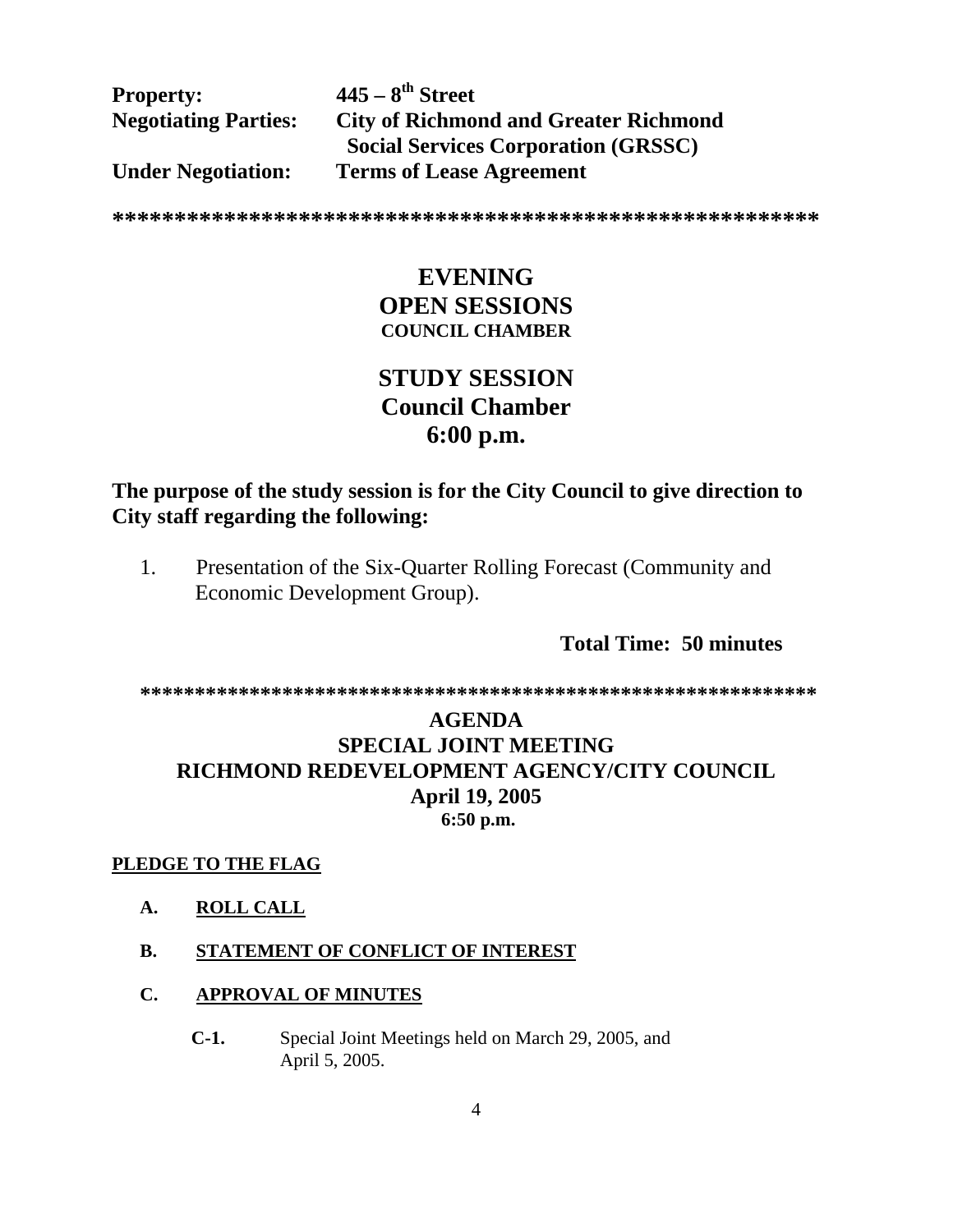#### **D. RESOLUTIONS**

**D-1. ADOPT** – authorizing the Community and Economic Development Director to initiate a Request for Proposals (RFP) for the  $12<sup>th</sup>$  and Macdonald Mixed-Use Project. **Staff Recommendation: Authorize staff to initiate (RFP)** - Alan Wolken/Kinshasa Towns 307-8140.

#### **E. ADJOURNMENT**

\*\*\*\*\*\*\*\*\*\*\*\*\*\*\*\*\*\*\*\*\*\*\*\*\*\*\*\*\*\*\*\*\*\*\*\*\*\*\*\*\*\*\*\*\*\*\*\*\*\*\*\*\*\*\*\*\*\*\*\*\*\*\*\*\*\*\*\*\*\*\*\*\*\*\*\*\*\*

# **AGENDA RICHMOND CITY COUNCIL April 19, 2005 7:00 p.m.**

#### **A. ROLL CALL**

#### **B. COUNCILMEMBER'S CODE OF CONDUCT**

 **"I solemnly pledge to conduct all City matters fairly, responsibly and impartially; to carry out the business of the City in an orderly and efficient manner; to treat my colleagues, citizens, and City staff with dignity and respect; through debate, discussion, and dialogue instill public confidence and integrity in the process of City government; and to serve the citizens of Richmond to the best of my ability."** 

#### **C. STATEMENT OF CONFLICT OF INTEREST**

#### **D. AGENDA REVIEW**

 **Members of the audience requesting that an item or items be removed from the CONSENT CALENDAR must complete and file a pink speaker's card with the City Clerk prior to Agenda Review.** 

#### **E. OPEN FORUM FOR PUBLIC COMMENT**

#### **F. PRESENTATION, PROCLAMATIONS, AND COMMENDATIONS**

 **F-1.** Presentation of Certificates of Achievement to five Richmond youth in recognition of them being top spellers in the  $29<sup>th</sup>$  Annual Spelling Bee sponsored by the Contra Costa Times – Mayor Anderson/Councilmember Bates (620-6503/620-6512).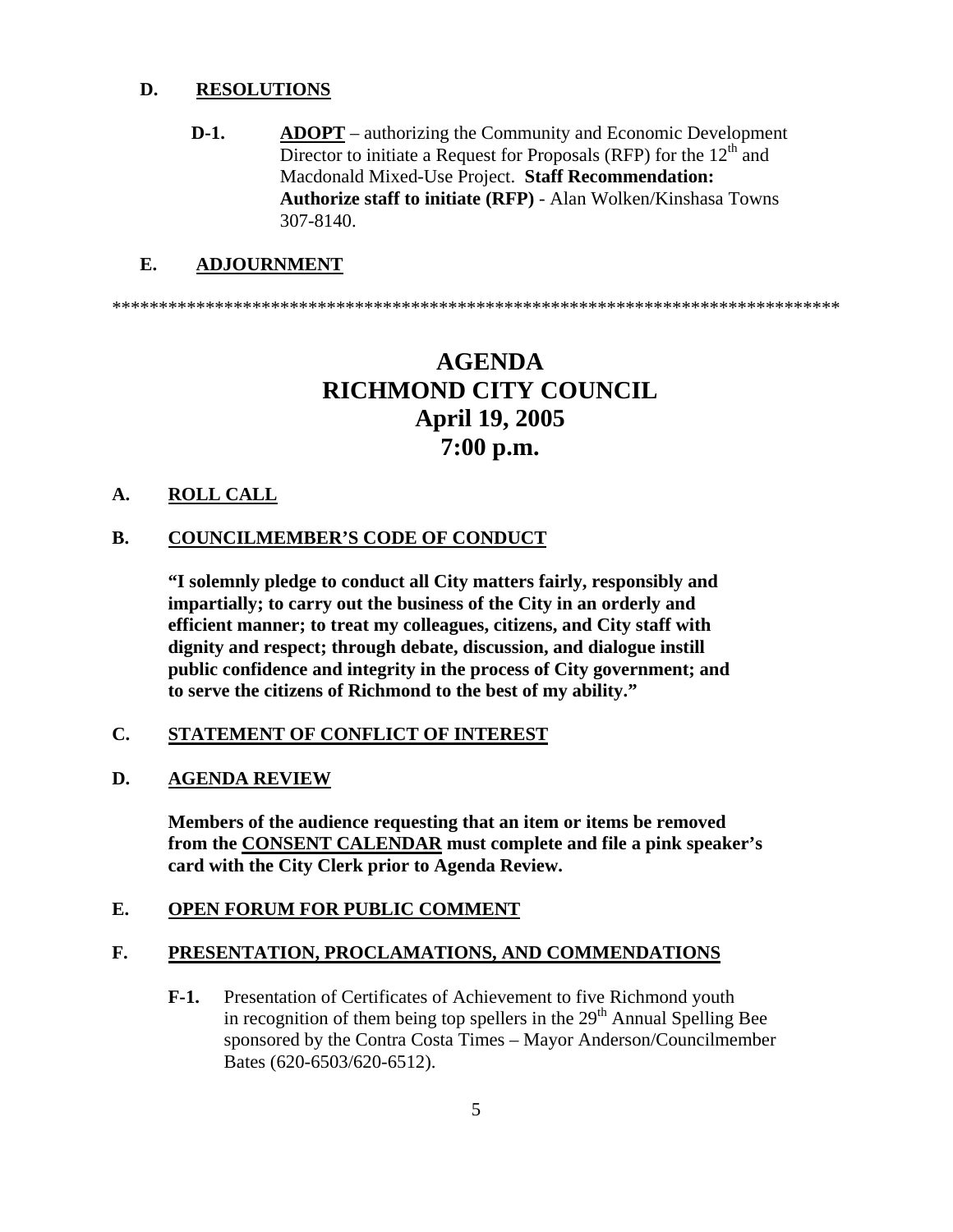- **F-2.** Presentation of Certificates of Recognition to the Richmond High Soccer team for their outstanding display of sportsmanship – Mayor Anderson/ Councilmember Marquez (620-6503/620-6512).
- **F-3.** Proclamation declaring "April is Fair Housing Month" in the City of Richmond – Mayor Anderson (620-6503).
- **F-4.** Presentation honoring the contribution of the late Robert T. Reed to the Youth Baseball Advisory Board – Mayor Anderson (620-6503).

#### **G. REPORT FROM CITY ATTORNEY OF FINAL DECISIONS MADE AND NON-CONFIDENTIAL DISCUSSIONS HELD DURING EXECUTIVE SESSION**

#### **H. CONSENT CALENDAR**

 **Consent Calendar items are considered routine and will be enacted, approved or adopted by one motion unless a request for removal for discussion or explanation is received from the audience or the Council.** 

- **H-1. RESOLUTION** authorizing execution of an Encroachment Agreement with Markku K. and Ann M. Ratilainen to encroach upon the open space behind their property, located at 4946 Thunderhead Court, to construct a six-foot-high fence on an open space and create and maintain a defensive fire barrier. **Staff Recommendation: Adopt the Resolution** – Building Department (Fred Clement 620-6825).
- **H-2. ORDINANCE** establishing wages, salaries, and compensation for the classification of **Workforce Development Support Specialist (Salary Range is \$3,897 to \$4,739/month)** and amending Full-Time General Employees Ordinance No. 33-01 N.S. – **Second Reading** – Human Resources. **Staff Recommendation: Adopt Ordinance** (Juan Phelps 620-6607).
- **H-3. ORDINANCE** establishing wages, salaries, and compensation for the classification of **Confidential Investigative and Appeals Officer (Salary Range #04.1, \$6,137 to \$11,396/month)** and repealing Executive Employees Ordinance No. 2-05 N.S. – **Second Reading** – Human Resources. **Staff Recommendation: Adopt Ordinance** (Leslie Knight 620-6602).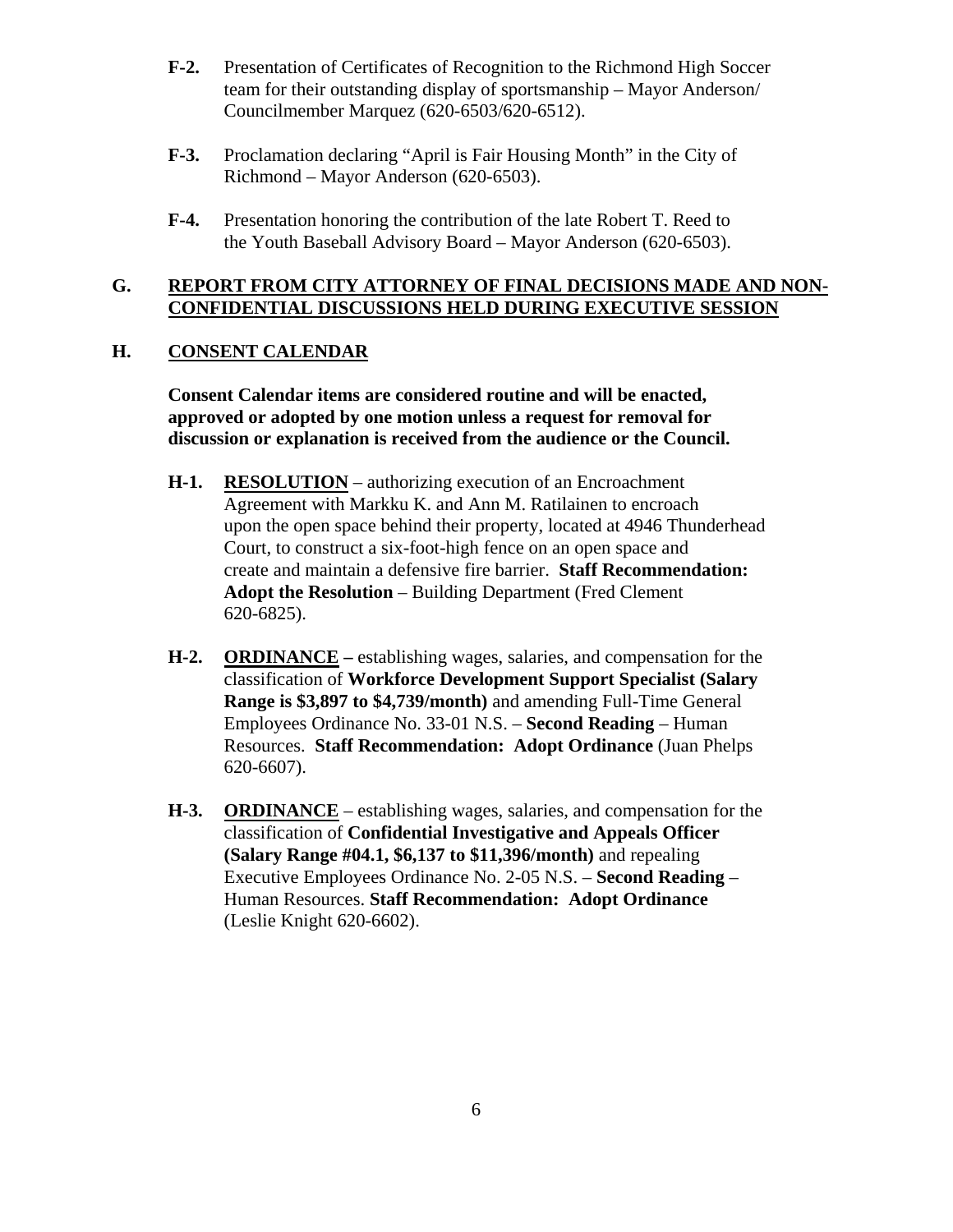- **H-4. ORDINANCE** extending the viability of the Richmond Business Opportunity Ordinance for an additional six months, from April 30, 2005, through October 31, 2005 – **Second Reading** - City Attorney. **Staff Recommendation: Adopt Ordinance** (Everett Jenkins 620-6509).
- **H-5. AWARD** a contract to Pagni Construction, Inc., low bidder, to provide services to repair Castro Ranch Road. Total amount of the contract will be \$291,630. **There is no fiscal impact to the City's General Fund. The contract will be fully funded by a \$25 million Lease Bond** – Engineering Division. **Staff Recommendation: Award contract to Pagni Construction** (Rich Davidson/Andy Yeung 307-8091).
- **H-6. AWARD** a contract to W.R. Forde to construct the Richmond Bay Trail Gap Closure. Total amount of the contract will not exceed \$499,897. **There is no fiscal impact to the City's General Fund. Funding for the project will be provided by Bay Area Quality TFCA Grant, State Parks Trails Program, Measure C, ABAG Bay Trail Grant, and Supplemental Environmental Program. Staff Recommendation: Award the contract to W.R. Forde** – **Referred to the City Council by the Finance Standing Committee.** - Engineering Division (Rich Davidson 307-8091)
- **H-7. AWARD** a contract to Ghilotti Brothers, Inc. for construction of the Ferry Point Tunnel Project that will complete one of the gaps in the 4.75 mile Ferry Point Loop of the Bay Trail. Total amount of the contract will not exceed \$386,902.60. **There is no fiscal impact to the City's General Fund. Funding for the project will be provided by ABAG Bay Trail Project Grant and Measure C. Staff Recommendation: Award the contract to Ghilotti Brothers** – **Referred to the City Council by the Finance Standing Committee –** Engineering Division (Rich Davidson 307-8091).
- **H-8. APPROVE** a contract with the State of California CMAS Program to purchase four Ford vans as replacements for four older model vans that are scheduled for replacement. Total purchase price is \$76,008, and the cost of the purchase will be funded from the Fiscal Year 2004/05 Equipment Replacement Fund. **Staff Recommendation: Approve the purchase** – Public Services (Roscoe Ward 231-3020).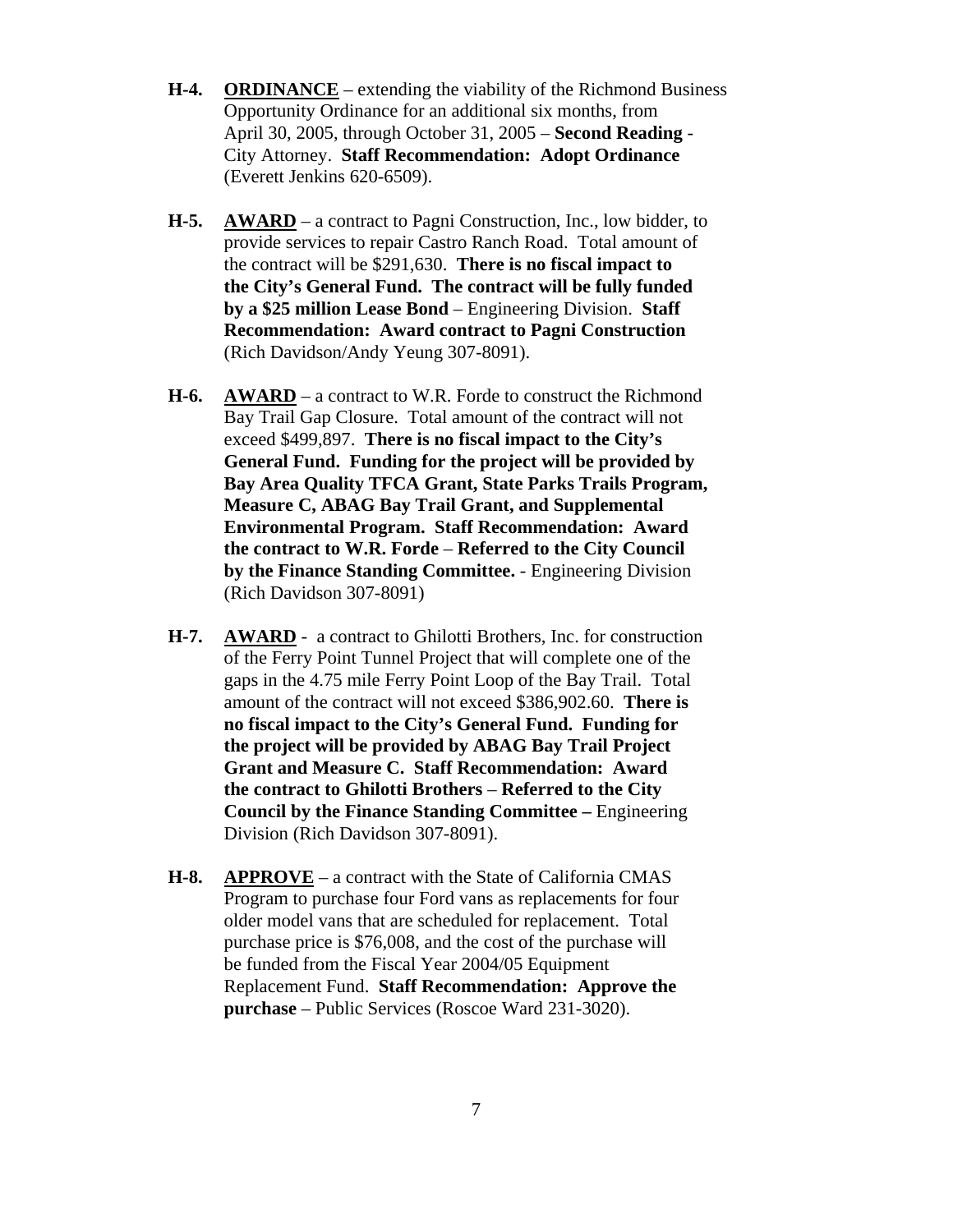### **I. PUBLIC HEARINGS**

- **I-1. CONTINUE TO MAY 17, 2005, Appeals by Margaret Judkins, Jay Fenton, Cochise Potts, and Ethel Dotson** to the Planning Commission's approval of the Parkway Commerce Center Project EID/TM 02-07: Parkway Commerce Center TIC at John Street and Collins Avenue **(This public hearing was continued from the March 29, 2005, City Council meeting at the request of the four appellants and with the concurrence of the applicant)** – Barry Cromartie (620-6706).
- **I-2.** Accept the Planning Commission's recommendation and submittal of the City of Richmond Draft Housing Element to the State Department of Housing and Community Development (HCD) – Planning **(This hearing was continued from the City Council meetings of March 22, 2005, and April 5, 2005). Staff Recommendation: Accept the Planning Commission's recommendation and direct staff to submit the Draft Housing Element** (Barry Cromartie 620-6706).

### **J. AGREEMENTS**

- **J-1.** AUTHORIZE a contract amendment with Trisha A. Aljoe to increase her contract by \$30,000, for a total of \$80,000, to provide special counsel legal services in the City Attorney's Office – City Attorney (Everett Jenkins 620-6509).
- **J-2.** AWARD a Purchase of Services Contract to KPA Group to provide structural engineering design services for the Seismic Safety Upgrades Program. Total amount of contract will not exceed \$675,000. **Staff Recommendation: Award the contract to KPA Group** – Public Services (Rich McCoy 620-6512).
- **J-3. AUTHORIZE** lease assignments from Greater Richmond Social Services Corporation to the YMCA of the East Bay for properties located at  $445 - 8$ <sup>th</sup> Street, 1350 Kelsey Street, 1410 Kelsey Street, and 360 Harbor Way South. **Staff Recommendation: Authorize assignments of leases to YMCA** – City Attorney (Everett Jenkins 620-6509).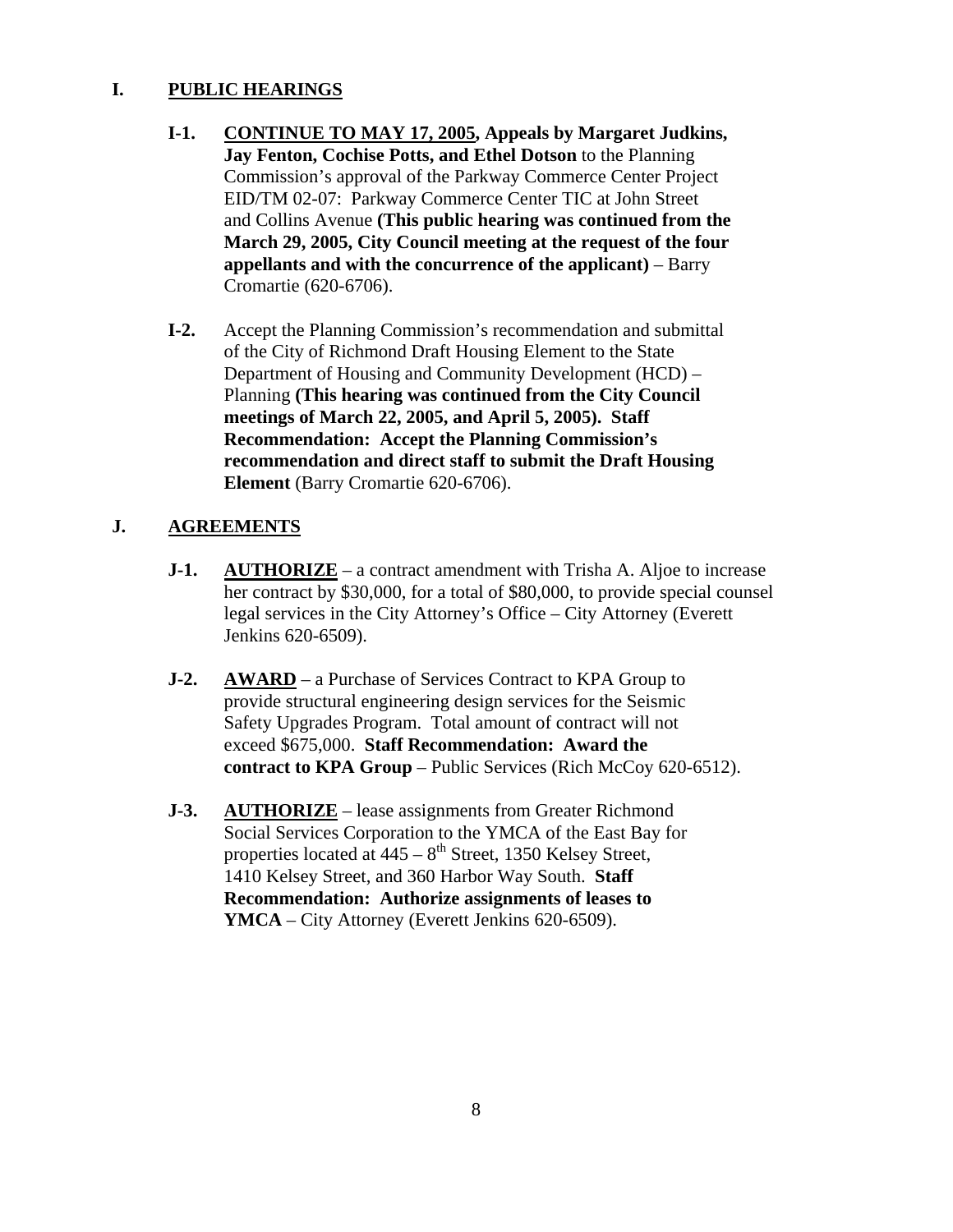#### **K. RESOLUTIONS**

 **K-1. ADOPT** – authorizing execution of a contract with A&B Construction, Inc., the low bidder, for construction of underground improvements under the North Richmond Street Improvement Program in an amount not to exceed \$496,816. **Staff Recommendation: Award contract** – Community and Economic Development (Lisa Hamburger 307-8140).

#### **L. ORDINANCES**

**L-1. INTRODUCE AND CONSIDER** - extending the viability of the Local Employment Ordinance for an additional six months, from April 30, 2005, through October 31, 2005, **and give First and Second Reading to adopt said ordinance**. **Staff Recommendation: Adopt Ordinance** – Councilmember Griffin (620-6512).

### **M. COUNCIL AS A WHOLE**

- **M-1.** Consider approving the Mayor's recommendation for the following appointments and reappointments to Boards and Commissions: **Human Relations Commission: Margaret Hanlon-Gradie, term expiring March 30, 2008; Police Commission: Dolores Hembree, term expiring November 1, 2008; and Commission on Aging: Willie Gholar; Doris Jones; D'Emanuel Grosse, Sr.; Dorothy Hurd; and Mary Peace Head, Incumbents, terms expiring May 19, 2007.**
- **M-2.** Consider recommendations to resolve and prevent future operational deficit in the Recreation and Parks Budget relative to the Richmond Memorial Convention Center (**Continued from the April 5, 2005, City Council meeting)** – Finance Standing Committee (620-6512).
- **M-3.** Consider a status report on unforeseen impacts from the operations of Auto Warehousing Company (AWC) at Point Potrero Terminal **(Continued from the March 22, 2005, City Council meeting)** – Councilmember Butt (620-6512).
- **M-4.** Consider a special Library Tax on the November 2005 ballot Councilmember Bates (620-6512).
- **M-5.** Consider placing a ½ cent sales tax on the November 2005 ballot Councilmember Bates (620-6512).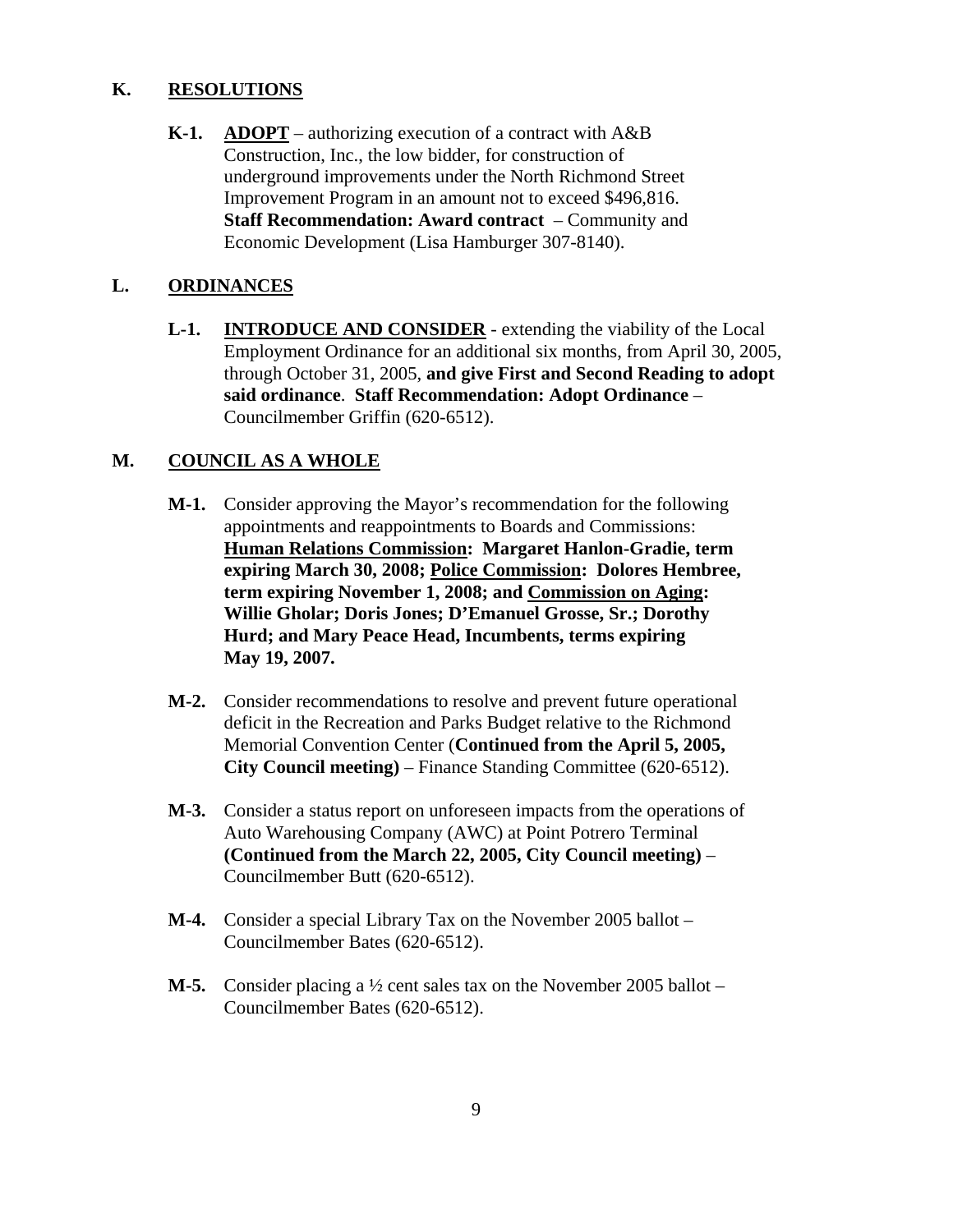- **M-6.** Discussion to consider adopting a Library Impact Fee Library (Monique LeConge 620-6554).
- **M-7.** Consider providing policy direction concerning the petition to form the Point Richmond Neighborhood Improvement and Community Enhancement (N.I.C.E.) District. **Staff Recommendation: Provide direction to the City Manager regarding how to vote on the proposed NICE District petition** – City Manager (Bill Lindsay 620-6512).
- **M-8.** Discussion to consider revising the City Council Meeting Procedures to provide that members of the public wishing to address the Council regarding a continued agenda item should do so under "Open Forum for Public Comment" – Vice Mayor Rogers (620-6512).

### **N. COMMUNICATIONS**

#### **O. APPROVAL OF MINUTES**

 **O-2.** Morning Open Session held on March 29, 2005, and Evening Open Sessions held on March 29, 2005, and April 5, 2005.

#### **P. REPORTS OF OFFICERS: STANDING COMMITTEE REPORTS, REFERRALS TO STAFF, AND GENERAL REPORTS**

#### **COUNCIL AND STAFF ONLY unless waived by six votes of the Council.**

- **P-1.** Reports of Chairpersons of:
	- a. Finance Standing Committee.
	- b. Public Safety Standing Committee
	- c. Rules and Procedures Standing Committee.
	- d. Report from the Mayor.
- **P-2.** General reports from Councilmembers.
- **P-3.** Referrals to staff from the City Council.